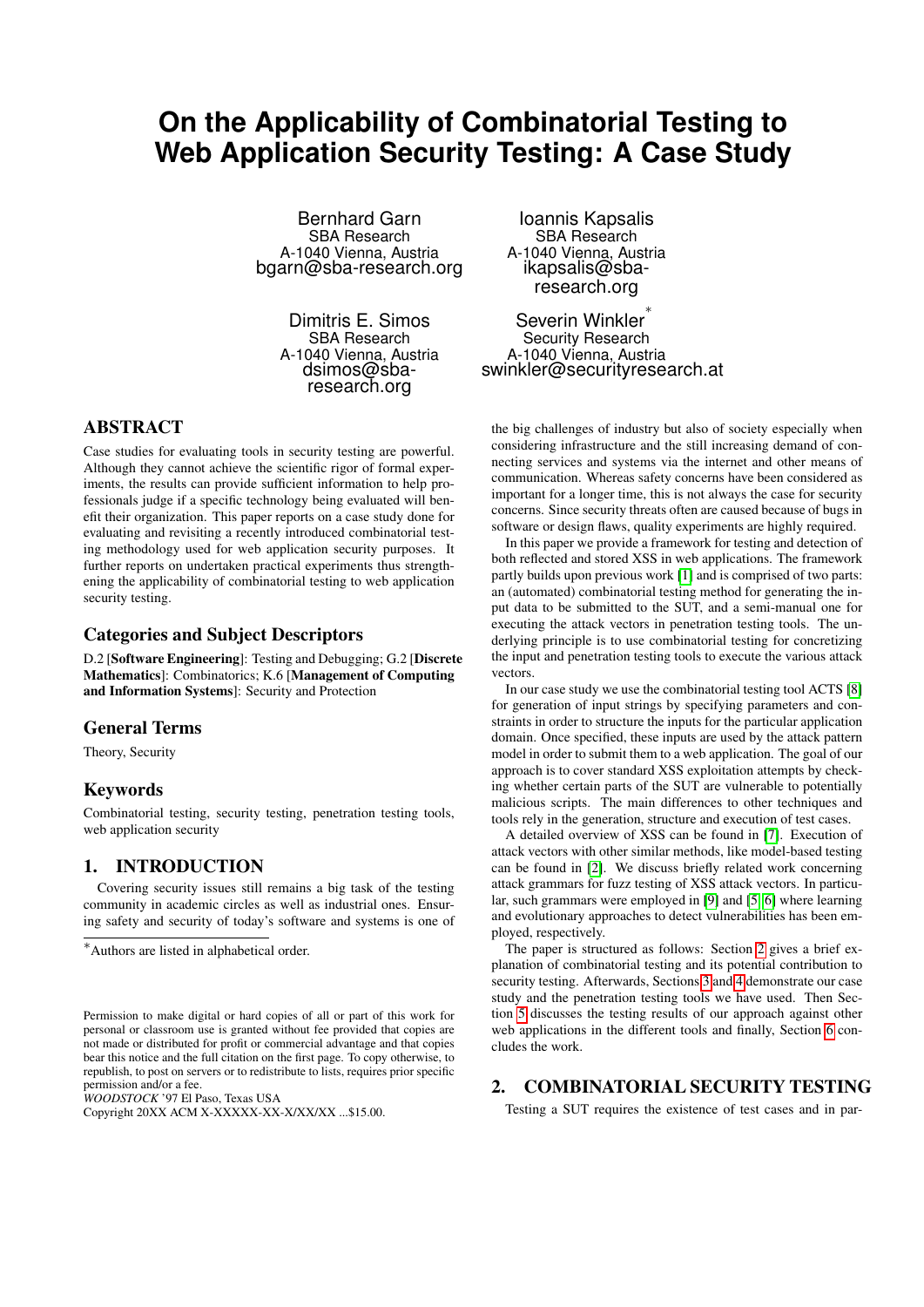ticular a method capable of generating such test cases. For developing our testing framework we can also use methods that arise from the field of combinatorial testing, which is an effective testing technique to reveal errors in a given SUT, based on input combinations coverage. Combinatorial testing of strength t (where  $t \geq 2$ ) requires that each t-wise tuple of values of the different system parameters is covered by at least one test case. Recently, some researchers [\[3,](#page-5-8) [10\]](#page-5-9) suggested that some faults or errors in SUTs are a combination of a few actions when compared to the total number of parameters of the system under investigation. In that sense, combinatorial testing is motivated by the selection of a few test cases in such a manner that good coverage is still achievable. The collection of test cases comprises of a test suite and the execution of such a suite is called a test run. A detailed description of combinatorial security testing can be found in [\[1\]](#page-5-0).

In our case study, we have considered a general structure for XSS attack vectors (test inputs) where each one of them is comprised of 11 discrete parameters (types) briefly discussed below. This structure builds upon a combinatorial grammar given in [\[1\]](#page-5-0) by relaxing constraints and modelling white spaces that appear in an XSS attack vector. In particular, we consider an attack vector to have the following form:

AV := (JSO,WS1,INT,WS2,EVH,WS3,PAY,WS4,PAS,WS5,JSE). We briefly describe each one of the types listed in AV:

- The JSO (JavaScript Opening Tags) type represent tags or that open a JavaScript code block. They also contain values that use common techniques to bypass certain XSS filters, like <script> or <img.
- The WS (white space) type family represents the white space but also variations of it like the tab character in order to circumvent certain filters, like tab or space.
- The INT (input termination) type represents values that terminate the original valid tags (HTML or others) in order to be able to insert and execute the payload, like "'> or ">.
- The EVH (event handler) type contains values for JavaScript event handlers. The usage of JavaScript event handlers is a common approach to bypass XSS filters that filter out the typicall JavaScript opening tag like <script> or filters that remove brackets (especially < and >) like onLoad( or onError(.
- The PAY (payload) type contains executable JavaScript. This type contains different types of executable JavaScript in order to bypass certain XSS filters like alert("XSS") or ON-LOAD=alert('XSS')>.
- The PAS (payload suffix) type contains different values that should terminate the executable JavaScript payload (PAY state value). The PAS is necessary to produce valid JavaScript code that is interpreted by a browser like ') or '>.
- The JSE (JavaScript end tag) type contains different forms of JavaScript end tags in order to produce valid JavaScript code like </script> or >.

The full description of possible type values per type will appear elsewhere as this is not the topic of the current case study.

The next step in the combinatorial test design process employs the notion of mixed-level covering arrays (a specific class of combinatorial designs). For the sake of completeness we provide below the definition of mixed-level covering arrays taken from [\[4\]](#page-5-10) since this is the underlying generated structure in the ACTS tool:

DEFINITION 1. *A mixed-level covering array which we will denote as*  $MCA(t, k, (g_1, \ldots, g_k))$  *is an*  $k \times N$  *array in which the entries of the i-th row arise from an alphabet of size* gi*. Let*  $\{i_1, \ldots, i_t\} \subseteq \{1, \ldots, k\}$  and consider the subarray of size  $t \times N$ by selecting rows of the MCA. There are  $\prod_{i=1}^t g_i$  possible t-tuples *that could appear as columns, and an MCA requires that each appears at least once. The parameter* t *is also called the strength of the MCA.*

For all cases we shall consider in this paper, the parameters of the MCA are derived from the types that form an XSS attack vector according to the following formulation. The number of rows of the MCA equals to the number of types in the presented form of the attack vector while the size of alphabets  $g_i$  of the MCA equals to the number of different values per type. For example, a sample of XSS attack vectors when we want to test for pairwise interactions ( $t =$ 2) derived from an  $MCA(2, 11, (3, 3, 3, 3, 3, 9, 11, 14, 15, 23))$  are given below:

 $\langle \text{img} \quad \text{``}\rangle > \text{onError}$  (  $\langle \text{XSS} \rangle$  ')  $\langle M G_{\text{unc}}' \rangle$ >  $\rangle$  on Load ( $\langle \langle XSS \rangle$ ;  $\langle \langle \langle SSS \rangle$  script  $\rangle$  $\Delta_{\text{max}}/I$  ' ;  $\Delta$  on Error (  $\Delta_{\text{max}}$  <XSS > ; /  $\Delta$   $\Delta_{\text{max}}$  \ > < < '; onLoad ( HREF= " */ / ha . c k e r s . o r g / . j "> ;*

#### Sample of XSS Attack Vectors

## <span id="page-1-0"></span>3. CASE STUDY

The SUTs used in our case study were comprised of a set of web applications that are included in the open Web Application Security Project (OWASP) Broken Application Project<sup>[1](#page-1-1)</sup>:

- Training Applications
	- Webgoat version 5.4
	- Mutillidae II version 2.6.3.1
	- Damn Vulnerable Web Application (DVWA) version 1.8
- Realistic, Intentionally vulnerable Applications
	- Gruyere version 201-07-15
	- Bodgeit version 1.3

All five web applications that we tested, were deployed locally. Depending on the type of each tested input, we examined both for reflected cross-site scripting (RXSS) and stored cross-site scripting (SXSS) attacks. These applications are either training or realistic, intentionally vulnerable applications. They include different kind of vulnerabilities but for the needs of our case study we focused only on XSS vulnerabilities. Each application contains one or more XSS vulnerabilities, both reflected and stored, for testing purposes which were tested using attack vectors generated by the combinatorial security testing methodology depicted in Section [2.](#page-0-0) Apart from offering the desired vulnerabilities, these web applications are ideal for our approach since some of them include several levels of security or depending on the input field they implement different input validation mechanisms. Higher security settings result in stricter filters that are harder to bypass. For example, DVWA and Mutillidae have 3 different security levels and in each one of them there are different filters applied. Moreover, in Bodgeit the

<span id="page-1-1"></span><sup>1</sup>[https://www.owasp.org/index.php/OWASP\\_](https://www.owasp.org/index.php/OWASP_Broken_Web_Applications_Project) [Broken\\_Web\\_Applications\\_Project](https://www.owasp.org/index.php/OWASP_Broken_Web_Applications_Project)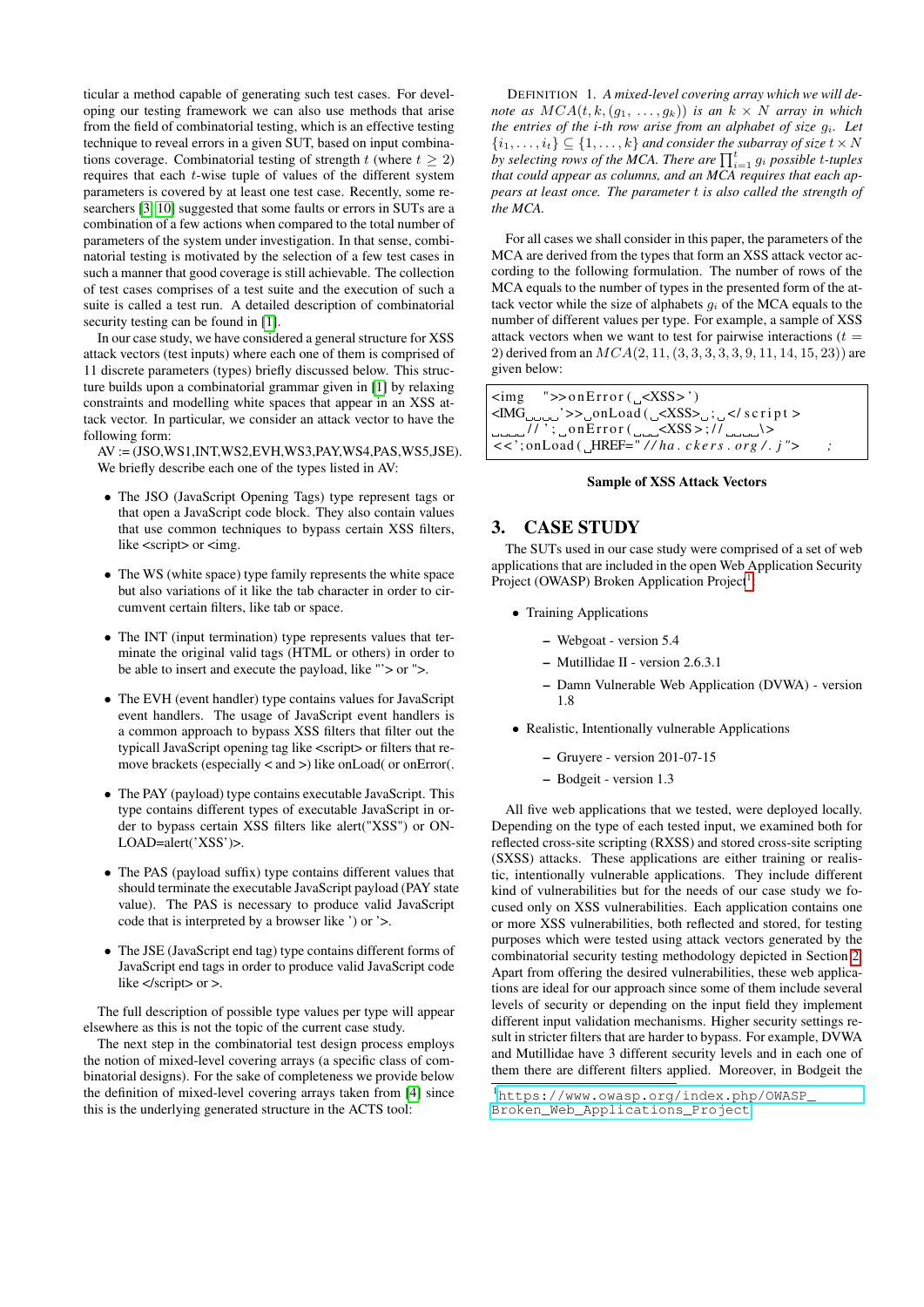input filed in the contact page has a basic input validation by escaping some special character when the input field in the search page has no input validation. Similarly, DVWA depending on the security level used, the parameter csrf-token has different value resulting in different security requirements. This differentiation on the security levels benefits our case study since we can measure and identify how well the produced vectors are performing when different security requirements are taken into account.

The procedure followed in order to identify weaknesses in the web applications is as following: First we browsed throughout the applications with the Proxy module enabled. We can use a number of penetration testing tools in this step, like Burp or ZAP (c.f. Section [4\)](#page-2-0), however in our case we used only the Burp Proxy. Browsing through the applications allows us to capture all web traffic between the browser and the internet. We especially focused on requests and responses linked to a page that includes a user side input field, since such fields are used as injection point for an XSS attack. By examining the requests and responses we are able to manually identify potential vulnerabilities. Following this manual procedure allowed us to gather all the vulnerable input fields that were used in our evaluation. All the vulnerable input fields were tested manually before deploying our automated attacks in order to verify that such an attack is feasible and the specific input field is appropriate for our testing. We opted not to use any other automated tool, like the Scanner offered by Burp, because the testing applications have limited number of vulnerable inputs which can be easily identified.

# <span id="page-2-0"></span>4. PENETRATION TESTING TOOLS

In this section we provide details about the two penetration testing tools we have used in our case study. We give a detailed description of their mechanics, functionality and test oracles, applicable when testing for XSS attacks.

## <span id="page-2-4"></span>4.1 Burp Suite

The Burp Suite<sup>[2](#page-2-2)</sup> is an integrated platform for performing security testing of web applications. It was designed to fulfill many penetration testing tasks and assist security professionals in each step of a test. In order to test the vector the Intruder module may be used. This module allows automating customized attacks against web applications, to identify and exploit all kinds of security vulnerabilities including XSS attacks. Moreover, it allows to pick from various pre-created lists or create custom lists. Multiple values can be examined with each request in any desired combination. The Intruder module may also be used with a custom list, which was the case in our experiments.

One test run was executed using the following process. We browsed the desired application in order to gather sample requests on the targeted pages that include a vulnerable input field. In this way we can easily store cookies and recreate a "natural ". This is especially useful, when POST requests are employed to send the data to the server. Next, we store the HTTP request to the page containing a potentially vulnerable parameter in the Burp Suite Intruder module. In case, authentication is needed beforehand, the cookie is passed along as well. Afterwards, we mark the location of the potentially vulnerable parameter within the HTTP request and configure the attack payload (i.e. the produced XSS attack vectors from Section [2\)](#page-0-0) and performance options. The performance options specifically include the number of parallel requests to be sent. We set the number of threads to be used equal to five. This has to be determined empirically, as it depends both on the connection speed as well as on the performance of the test system. Finally we execute the attack

and decide whether an attack payload is flagged as an XSS using the test oracle described below. Burp offers the feature to store the results into a CSV file for easier post-processing.

The oracle within Burp Suite was implemented using the "Search responses for payload strings" configuration option within the intruder. This option flags all results where the payloads were exactly reflected to the output page. The rationale behind this decision is that if the vector was not blocked or potential dangerous characters were not stripped out, we assume an XSS vulnerability was triggered.

## 4.2 OWASP ZAP Tool

The second penetration tool used in our case study was the open source tool OWASP Zed Attack Proxy  $(ZAP)^3$  $(ZAP)^3$ . Our goal is to obtain an automated testing process where it is required the minimum interaction from the tester. Similarly to the intruder from ZAP, the fuzzer tool in ZAP is offering this automation and it can be used for our attacking procedure which includes exploitation of vulnerabilities using XSS attacks. In our case the fuzzer is not used as it would be in a usual fuzzing process, which involves injections of invalid, unexpected or random data to the tested application through different inputs. In particular, the fuzzer in ZAP, apart from the provided fuzz files, gives the ability to add your custom fuzz file which is then used as a source in the fuzz process. Therefore, we added our custom files that included the XSS attack vectors produced based on our combinatorial testing approach (see Section [2\)](#page-0-0). An additional feature that this fuzzer offers, is the number of threads to be used while fuzzing. To keep it aligned with Burp we used five threats.

The fuzzing process in ZAP is trivial and requires only a few actions from the user. Firstly, we have to access the targeted web application and send some random string as a parameter using a vulnerable input field. ZAP while acting as a proxy and intercepting the request, will provide us with all necessary details. In order to start the fuzzing process we have to highlight the potentially vulnerable parameter and select the source file with the attack vectors. Subsequently, the fuzzer will produce new requests to the web application and in each request it will serially parse the custom source file and replace the highlighted set of characters with one of our XSS attack vectors. As is the case in Burp, this procedure allowed us to reproduce a "natural" request and also pass the original cookie along with this kind of request. The test oracle in ZAP is based on a simple procedure where if the injected vector is included as a whole in the response from the web application, then it is determined that this specific vector was reflected, and therefore we had a successful XSS attack.

## <span id="page-2-1"></span>5. EVALUATION

This section describes the evaluation of our case study test results given in Table [1.](#page-3-0) Coverage is expressed as a percentage of the positive attack vectors out of the total we used for testing each application and respective input parameter ID and difficulty level for each combinatorial strength. Moreover, we further analyze some practical experiences learned by comparing our findings on both used penetration testing tools and also give a flavor of a combinatorial testing evaluation in terms of penetration testing.

## 5.1 Test Results Evaluation with Burp Suite

For the evaluation of the 5 applications the Burp Suite was used as mentioned in section [4.1.](#page-2-4) The obtained results are depicted in

<span id="page-2-2"></span><sup>2</sup><http://portswigger.net/burp/>

<span id="page-2-3"></span><sup>3</sup>[https://www.owasp.org/index.php/OWASP\\_Zed\\_](https://www.owasp.org/index.php/OWASP_Zed_Attack_Proxy_Project) [Attack\\_Proxy\\_Project](https://www.owasp.org/index.php/OWASP_Zed_Attack_Proxy_Project)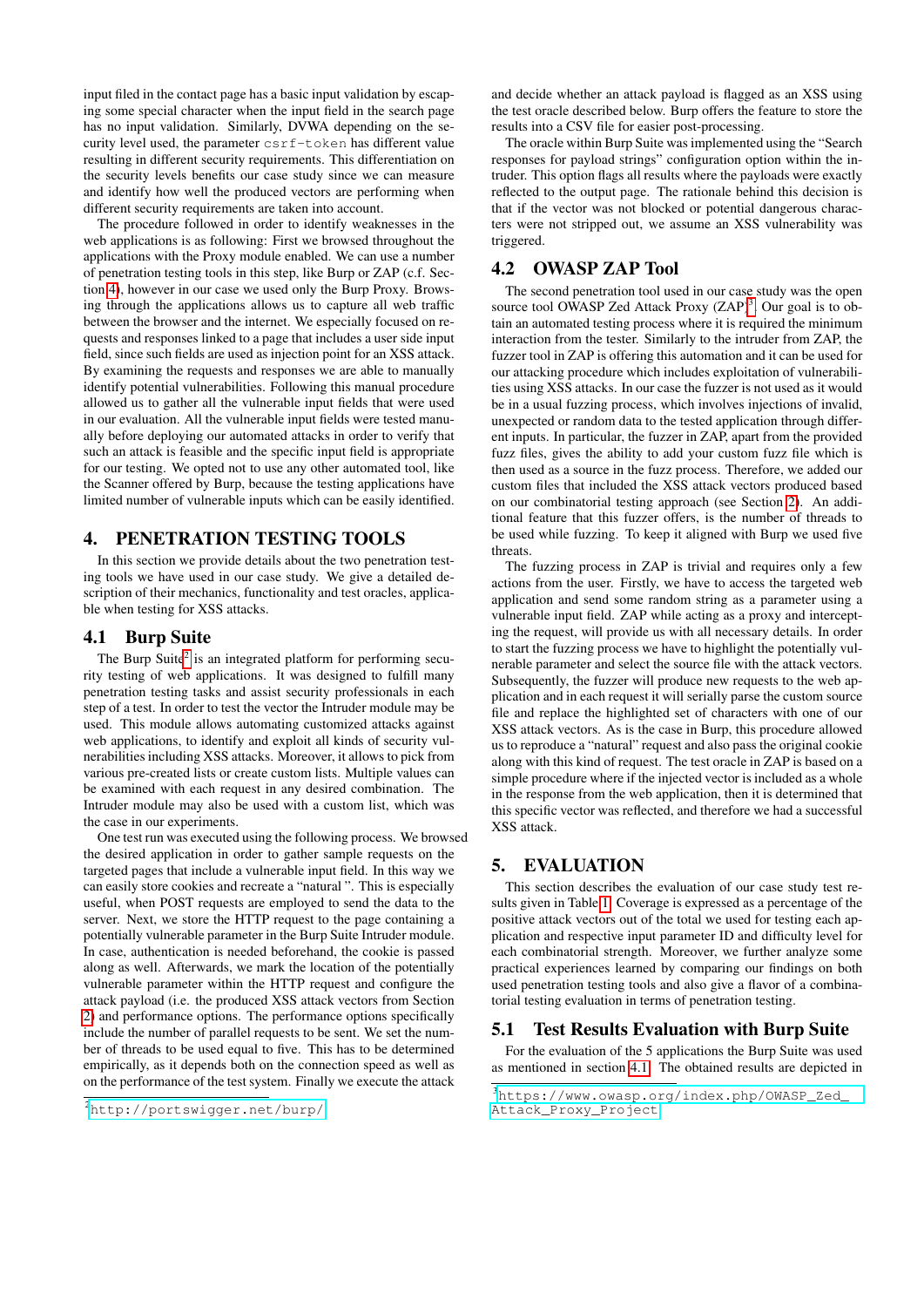<span id="page-3-0"></span>Table 1: Evaluation Results

| Strength                             | Application                | Parameter<br>ID                         | Type<br>of                 | Difficulty<br>level                  | ZAP: #<br>positive           | Burp: #<br>positive                  | Total # of<br>XSS attack | Coverage $(\%)$<br>in | Coverage $(\%)$<br>in | Execution<br>time (secs) | Execution<br>time (secs) |
|--------------------------------------|----------------------------|-----------------------------------------|----------------------------|--------------------------------------|------------------------------|--------------------------------------|--------------------------|-----------------------|-----------------------|--------------------------|--------------------------|
|                                      |                            |                                         | vulnerability              |                                      | vectors                      | vectors                              | vectors                  | ZAP                   | Burp                  | in ZAP                   | in Burp                  |
| $\mathbf{2}$                         | Mutillidae                 | $\mathbf{1}$                            | <b>RXSS</b>                | $\mathbf{0}$                         | 345                          | 345                                  | 345                      | 100,000               | 100,000               | 57                       | 109,4                    |
| $\sqrt{2}$                           | Mutillidae                 | $\sqrt{2}$<br>3                         | <b>RXSS</b>                | $\boldsymbol{0}$                     | 74                           | 8                                    | 345                      | 21,449                | 2,319                 | 41                       | 289,3                    |
| $\sqrt{2}$<br>3                      | Mutillidae<br>Mutillidae   | $\mathbf{1}$                            | <b>RXSS</b><br><b>RXSS</b> | $\boldsymbol{0}$<br>$\boldsymbol{0}$ | 345<br>4876                  | 38<br>4876                           | 345<br>4876              | 100,000<br>100,000    | 11,014<br>100,000     | 45<br>1562               | 339,3<br>599,3           |
| 3                                    | Mutillidae                 | $\mathbf{2}$                            | <b>RXSS</b>                | $\mathbf{0}$                         | 1101                         | 122                                  | 4876                     | 22,580                | 2,502                 | 1794                     | 3640,4                   |
| 3                                    | Mutillidae                 | 3                                       | <b>RXSS</b>                | $\overline{0}$                       | 4876                         | 593                                  | 4876                     | 100,000               | 12,162                | 1834                     | 3739,0                   |
| 4                                    | Mutillidae                 | $\mathbf{1}$                            | <b>RXSS</b>                | $\boldsymbol{0}$                     | 53707                        | 53707                                | 53707                    | 100,000               | 100,000               | 7463                     | 1016,8                   |
| 4                                    | Mutillidae                 | $\overline{c}$                          | <b>RXSS</b>                | $\boldsymbol{0}$                     | 16165                        | 1300                                 | 53707                    | 30,098                | 2,421                 | 8878                     | 733,2                    |
| 4                                    | Mutillidae                 | 3                                       | <b>RXSS</b>                | $\boldsymbol{0}$                     | 53707                        | 6330                                 | 53707                    | 100,000               | 11,786                | 7851                     | 722,6                    |
| $\mathbf{2}$                         | Mutillidae                 | $\mathbf{1}$                            | <b>RXSS</b>                | $\mathbf{1}$                         | 345                          | 345                                  | 345                      | 100,000               | 100,000               | 46                       | 55,7                     |
| $\mathbf{2}$                         | Mutillidae                 | $\overline{c}$                          | <b>RXSS</b>                | $\mathbf{1}$                         | 74                           | $\,$ 8 $\,$                          | 345                      | 21,449                | 2,319                 | 41                       | 96,6                     |
| $\sqrt{2}$                           | Mutillidae                 | 3                                       | <b>RXSS</b>                | $\mathbf{1}$                         | 345                          | 38                                   | 345                      | 100,000               | 11,014                | 52                       | 58,6                     |
| 3                                    | Mutillidae                 | $\mathbf{1}$                            | <b>RXSS</b>                | $\mathbf{1}$                         | 4876                         | 4876                                 | 4876                     | 100,000               | 100,000               | 1826                     | 875,9                    |
| 3                                    | Mutillidae                 | $\sqrt{2}$                              | <b>RXSS</b>                | $\mathbf{1}$                         | 1101                         | 122                                  | 4876                     | 22,580                | 2,502                 | 1722                     | 681,5                    |
| 3                                    | Mutillidae                 | 3<br>$\mathbf{1}$                       | <b>RXSS</b><br><b>RXSS</b> | $\mathbf{1}$                         | 4876                         | 593                                  | 4876<br>53707            | 100,000               | 12,162                | 1642                     | 565,0                    |
| 4<br>4                               | Mutillidae<br>Mutillidae   | $\sqrt{2}$                              | <b>RXSS</b>                | 1<br>$\mathbf{1}$                    | 53707<br>16165               | 53707<br>1300                        | 53707                    | 100,000<br>30,098     | 100,000<br>2,421      | 8456<br>8649             | 1087,8<br>880,6          |
| 4                                    | Mutillidae                 | 3                                       | <b>RXSS</b>                | $\mathbf{1}$                         | 53707                        | 6330                                 | 53707                    | 100,000               | 11,786                | 8014                     | 815,3                    |
|                                      |                            |                                         |                            |                                      |                              |                                      |                          |                       |                       |                          |                          |
| $\boldsymbol{2}$<br>$\boldsymbol{2}$ | Mutillidae<br>Mutillidae   | $\mathbf{1}$<br>$\overline{c}$          | <b>RXSS</b><br><b>RXSS</b> | 5<br>5                               | $\mathbf{0}$<br>$\mathbf{0}$ | $\boldsymbol{0}$<br>$\boldsymbol{0}$ | 345<br>345               | 0,000<br>0,000        | 0,000<br>0,000        | 100<br>48                | 59,0<br>54,9             |
| $\overline{\mathbf{c}}$              | Mutillidae                 | 3                                       | <b>RXSS</b>                | 5                                    | 345                          | 38                                   | 345                      | 100,000               | 11,014                | 44                       | 120,8                    |
| 3                                    | Mutillidae                 | $\mathbf{1}$                            | <b>RXSS</b>                | 5                                    | $\mathbf{0}$                 | $\mathbf{0}$                         | 4876                     | 0,000                 | 0,000                 | 1624                     | 1565,6                   |
| 3                                    | Mutillidae                 | $\sqrt{2}$                              | <b>RXSS</b>                | 5                                    | $\boldsymbol{0}$             | $\boldsymbol{0}$                     | 4876                     | 0,000                 | 0,000                 | 1663                     | 1543,2                   |
| 3                                    | Mutillidae                 | 3                                       | <b>RXSS</b>                | 5                                    | 4876                         | 593                                  | 4876                     | 100,000               | 12,162                | 1561                     | 1375,2                   |
| 4                                    | Mutillidae                 | $\mathbf{1}$                            | <b>RXSS</b>                | 5                                    | $\mathbf{0}$                 | $\boldsymbol{0}$                     | 53707                    | 0,000                 | 0,000                 | 7958                     | 1431,7                   |
| 4                                    | Mutillidae                 | $\sqrt{2}$                              | <b>RXSS</b>                | 5                                    | $\boldsymbol{0}$             | $\boldsymbol{0}$                     | 53707                    | 0,000                 | 0,000                 | 7768                     | 2550,1                   |
| 4                                    | Mutillidae                 | 3                                       | <b>RXSS</b>                | 5                                    | 53707                        | 6320                                 | 53707                    | 100,000               | 11,768                | 7861                     | 2177,0                   |
| $\boldsymbol{2}$                     | Bodgeit                    | $\mathbf{1}$                            | <b>RXSS</b>                | $\mathbf{0}$                         | 345                          | 38                                   | 345                      | 100,000               | 11,014                | 34                       | 0,6                      |
| $\boldsymbol{2}$                     | Bodgeit                    | $\sqrt{2}$                              | <b>RXSS</b>                | $\boldsymbol{0}$                     | 1                            | 9                                    | 345                      | 0,290                 | 2,609                 | 42                       | 0,6                      |
| $\boldsymbol{2}$                     | Bodgeit                    | 3                                       | <b>SXSS</b>                | $\boldsymbol{0}$                     | 66                           | 57                                   | 345                      | 19,130                | 16,522                | 34                       | 0,6                      |
| $\overline{\mathbf{c}}$              | Bodgeit                    | $\overline{4}$                          | <b>SXSS</b>                | $\mathbf{0}$                         | $\theta$                     | $\mathbf{0}$                         | 345                      | 0,000                 | 0,000                 | 33                       | 0,5                      |
| 3                                    | Bodgeit                    | $\mathbf{1}$                            | <b>RXSS</b>                | $\mathbf{0}$                         | 4876                         | 593                                  | 4876                     | 100,000               | 12,162                | 491                      | 7,5                      |
| 3                                    | Bodgeit                    | $\sqrt{2}$                              | <b>RXSS</b>                | $\boldsymbol{0}$                     | 12                           | 117                                  | 4876                     | 0,246                 | 2,400                 | 497                      | 7,6                      |
| 3                                    | Bodgeit                    | 3                                       | <b>SXSS</b>                | $\boldsymbol{0}$                     | 880                          | 831                                  | 4876                     | 18,048                | 17,043                | 497                      | 7,4                      |
| 3                                    | Bodgeit                    | $\overline{4}$                          | <b>SXSS</b>                | $\boldsymbol{0}$                     | $\boldsymbol{0}$             | $\boldsymbol{0}$                     | 4876                     | 0,000                 | 0,000                 | 488                      | 7,1                      |
| 4                                    | Bodgeit                    | $\mathbf{1}$                            | <b>RXSS</b>                | $\boldsymbol{0}$                     | 53707                        | 6330                                 | 53707                    | 100,000               | 11,786                | 2934                     | 158,6                    |
| 4                                    | Bodgeit                    | $\overline{c}$                          | <b>RXSS</b>                | $\boldsymbol{0}$<br>$\boldsymbol{0}$ | 10                           | 1279                                 | 53707                    | 0,019                 | 2,381                 | 7606                     | 273,3                    |
| 4<br>4                               | Bodgeit<br>Bodgeit         | $\mathfrak{Z}$<br>$\overline{4}$        | <b>SXSS</b><br><b>SXSS</b> | $\boldsymbol{0}$                     | 8877<br>$\boldsymbol{0}$     | 8996<br>8997                         | 53707<br>53707           | 16,529<br>0,000       | 16,750<br>16,752      | 6540<br>6479             | 298,6<br>168,6           |
|                                      |                            |                                         |                            |                                      |                              |                                      |                          |                       |                       |                          |                          |
| $\overline{c}$                       | Gruyere                    | $\mathbf{1}$                            | <b>RXSS</b>                | $\boldsymbol{0}$                     | $\mathbf{1}$                 | 38                                   | 345                      | 0,290                 | 11,014                | 37                       | 4,1                      |
| 2                                    | Gruyere                    | $\sqrt{2}$                              | <b>SXSS</b>                | $\boldsymbol{0}$                     | 54                           | 6                                    | 345                      | 15,652                | 1,739                 | 61                       | 5,4                      |
| 3<br>3                               | Gruyere<br>Gruyere         | $\mathbf{1}$<br>$\overline{c}$          | <b>RXSS</b><br><b>SXSS</b> | $\boldsymbol{0}$<br>$\boldsymbol{0}$ | 33<br>661                    | 593<br>88                            | 4876<br>4876             | 0,677<br>13,556       | 12,162<br>1,805       | 507<br>7053              | 66,2<br>475,9            |
|                                      |                            |                                         |                            |                                      |                              |                                      |                          |                       |                       |                          |                          |
| $\sqrt{2}$                           | WebGoat                    | $\sqrt{2}$                              | <b>RXSS</b>                | $\boldsymbol{0}$                     | 181                          | 305                                  | 345                      | 52,464                | 88,406                | 99                       | 1,4                      |
| 3                                    | WebGoat                    | $\overline{\mathbf{c}}$                 | <b>RXSS</b>                | $\boldsymbol{0}$                     | 1158                         | 4409                                 | 4876                     | 23,749                | 90,422                | 1052                     | 11,2                     |
| 4                                    | WebGoat                    | $\boldsymbol{2}$                        | <b>RXSS</b>                | $\boldsymbol{0}$                     | 16109                        | 48691                                | 53707                    | 29,994                | 90,660                | 5169                     | 105,8                    |
| $\boldsymbol{2}$                     | <b>DVWA</b>                | $\mathbf{1}$                            | <b>RXSS</b>                | $\boldsymbol{0}$                     | 345                          | 38                                   | 345                      | 100,000               | 11,014                | 41                       | 1,4                      |
| $\boldsymbol{2}$                     | <b>DVWA</b>                | $\overline{c}$                          | <b>SXSS</b>                | $\mathbf{0}$                         | 150                          | 150                                  | 345                      | 43,478                | 43,478                | 246                      | 1,2                      |
| 3                                    | <b>DVWA</b>                | $\mathbf{1}$                            | <b>RXSS</b>                | $\theta$                             | 4876                         | 593                                  | 4876                     | 100,000               | 12,162                | 512                      | 10,3                     |
| 3                                    | <b>DVWA</b>                | $\sqrt{2}$                              | <b>SXSS</b>                | $\boldsymbol{0}$                     | 2147                         | 2149                                 | 4876                     | 44,032                | 44,073                | 1041                     | 36,0                     |
| 4<br>4                               | <b>DVWA</b><br><b>DVWA</b> | $\mathbf{1}$<br>$\overline{\mathbf{c}}$ | <b>RXSS</b><br><b>SXSS</b> | $\boldsymbol{0}$<br>$\boldsymbol{0}$ | 53707<br>22732               | 6330<br>23402                        | 53707<br>53707           | 100,000<br>42,326     | 11,786<br>43,573      | 7711<br>12788            | 92,6<br>1958,7           |
|                                      |                            |                                         |                            |                                      |                              |                                      |                          |                       |                       |                          |                          |
| $\sqrt{2}$                           | <b>DVWA</b>                | $\mathbf{1}$                            | <b>RXSS</b>                | 1                                    | 230                          | 28                                   | 345                      | 66,667                | 8,116                 | 45                       | 1,4                      |
| $\overline{c}$                       | <b>DVWA</b>                | $\sqrt{2}$                              | <b>SXSS</b>                | 1                                    | $\boldsymbol{0}$             | $\boldsymbol{0}$                     | 345                      | 0,000                 | 0,000                 | 35                       | 1,1                      |
| 3                                    | <b>DVWA</b>                | $\mathbf{1}$                            | <b>RXSS</b>                | 1                                    | 3255                         | 415                                  | 4876                     | 66,756                | 8,511                 | 503                      | 9,4                      |
| 3                                    | <b>DVWA</b><br><b>DVWA</b> | $\sqrt{2}$<br>$\mathbf{1}$              | SXSS                       | 1                                    | 0<br>29445                   | $\mathbf{0}$<br>4220                 | 4876                     | 0,000                 | 0,000<br>7,857        | 3665                     | 34,2                     |
| 4<br>4                               | <b>DVWA</b>                | $\boldsymbol{2}$                        | <b>RXSS</b><br>SXSS        | 1<br>1                               | $\mathbf{0}$                 | $\boldsymbol{2}$                     | 53707<br>53707           | 54,825<br>0,000       | 0,004                 | 6334<br>8224             | 386,2<br>2271,0          |
|                                      |                            |                                         |                            |                                      |                              |                                      |                          |                       |                       |                          |                          |

Table [1.](#page-3-0) The tested HTML input fields were of type text and text area. The performance of the tool in general was acceptable as there were not errors or application crashes. Of the 5 applications, DVWA and Mutillidae support setting different security levels that affect the filters that are applied to the input fields. Higher security settings result in stricter filters that are harder to bypass. Therefore, the parameters were treated as different test runs depending on these security settings.

The Burp Suite performed well in finding XSS vulnerabilities

using the vectors generated by our combinatorial testing approach. Out of all 58 test runs only 10 were not flagged as XSS. When taking into account only strength 2, Burp Suite did not detect 4 parameters yielding a 80,0% success rate. With strength 3 the result was the same (80,0%) and with strength 4 the result was better with 88,9% because only 2 parameters were not detected. The comparison between the three different results can be seen in Figure [1.](#page-4-0) The XSS detection rate was measured as a fraction of the successful exploits occurred per total input field parameters of the tested web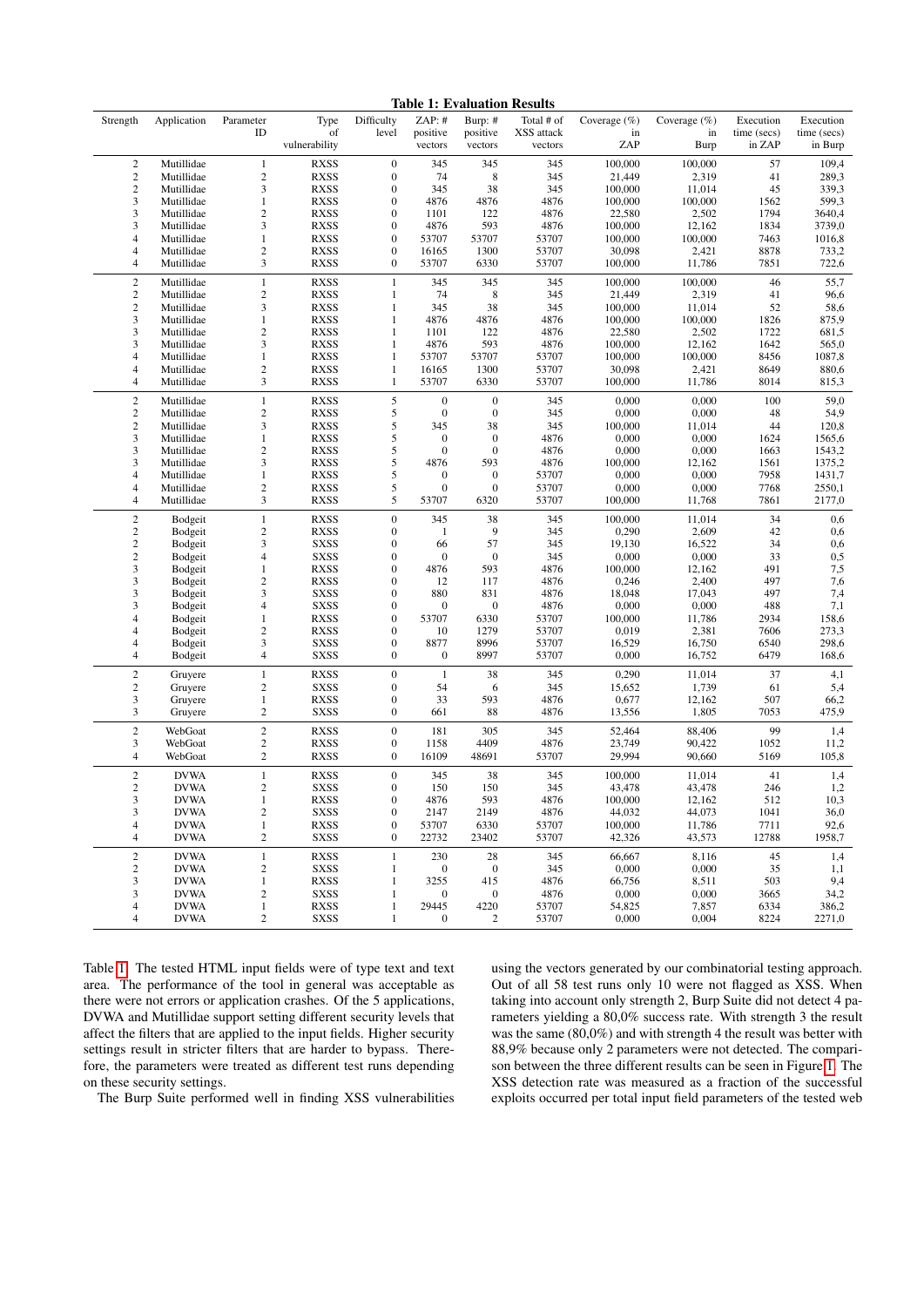

<span id="page-4-0"></span>Figure 1: Comparison of XSS detection rate with different combinatorial strength

applications.

Only in 6 of the 58 test runs all vectors were reflected directly to the web pages resulting in a XSS detection. These 6 cases were carried out on the same parameter in the Mutillidae application on low and medium security level. This means that with all other test runs some filter mechanisms were in place that stripped some of the inputs. From a practical point of view this seems to be caused by filters on the one hand or due to some parameter processing issues like output context. As we employed a general grammar to generate our XSS attack vectors we did not take into account different output contexts like attributes, JavaScript or CSS.

The DVWA and Mutillidae applications support different security settings that change the behavior of the application to reflect better filters and validators. Setting the security to the second level only 2 parameters of the DVWA applications where not flagged as XSS and 4 were flagged. This means we yielded a 66,6% success rate compared to 100% on low security level. This is a big drop of the success rate and further research is needed to evaluate better grammars to bypass filters. Within the Mutillidae application the rising of the security level to the second level did not affect the test results after all. All 9 test runs with this security setting resulted in a successful XSS detection meaning that our grammar was able to bypass the employed filter mechanisms. Mutillidae supports setting the security level to a third very strict mode. Using this security mode only Mutillidae parameter #3 was detected as vulnerable to XSS and parameter #1 and #2 where no more detected due to the strict filters that are applied in the "high security" mode. This was an expected behavior. The most interesting test runs are those where only a few vectors resulted in a XSS detection. Our experiments contain 5 test runs where less than 10 vectors bypassed a filter. These vectors aid towards understanding the different filter mechanisms of the applications under test. They show which characters are filtered and thus they can used as a pattern basis to produce better grammars.

## 5.2 Test Results Evaluation with ZAP Tool

The evaluation of the five web applications using ZAP is also presented in Table [1.](#page-3-0) The overall performance of the tool was acceptable regarding the detection rate, but problematic regarding the execution time and the system errors produced while testing. Section [5.3](#page-4-1) includes detailed information regarding the problems with execution time and the errors caused by ZAP.

While using our combinatorial testing approach and the attacking vectors produced by this method, we managed to achieve very good results with ZAP, similar to those achieved with Burp. In total we executed 58 test runs which included XSS vulnerabilities, and ZAP failed to find a XSS vulnerability in only 12 of them. The detection rate for strength 2 was 80% since in only 4 out of the 20 test runs our vectors were unsuccessful in detecting a XSS vulnerability. When testing with strength 3 and strength 4 the detection rate was not improved, but remained exactly the same (80%).

Out of the 58 test runs that we had when testing with ZAP, in 21 of them all of our vectors penetrated the web applications. This includes all the different security levels and the 3 different levels of strength in our vectors. In 9 runs out of the 21, a security mechanism was present but did not manage to block our vectors. On the other hand, we had 23 runs were a portion of our vectors successfully went through the security filter mechanisms. This is translated to 40% successful test runs were our vectors managed to overpass the security filters applied by the web applications. When analyzing a specific web application, we can see that in DVWA the increase of the security level from low to medium not only achieved to block more of our vectors, but also managed to totally secure the application against SXSS attacks, independently of the strength of our vectors. Likewise, Mutillidae offers three different levels of security. The filters in the first two levels were unsuccessful to protect the web application since we did not have a test run where at least one of our vectors did not went through. However, in the highest security level, the strict security filters that take place, allowed us to penetrate only parameter #3.

## <span id="page-4-1"></span>5.3 Practical Experiences from Testing Tools

#### *5.3.1 Comparison based on Results*

When analyzing the obtained results we can reckon that in the most of our test runs, we get different numbers of successful vectors from the two tools used. In an overall analysis, ZAP detected in average 25% more successful vectors than Burp. This does not automatically mean that ZAP performed better than Burp. In our analysis we do not have a formal explanation of this behavior but we have some indications leading us to the following assumptions. First we believe that there are small differences in the test oracles, despite that the same principle is followed in both tools. Our second assumption is that ZAP is using different encoding when creating the requests compared to the encoding of Burp. This leads to handling the request by the web application in a different manner and thus obtaining different results.

Regarding the performance of our vectors, we observed that does not depend on the strength of our vectors, as the percentage of the successful ones remains the same. In only two cases while using Burp we had increased performance when testing with strength 4. For example, in DVWA where Burp detected two successful vec-